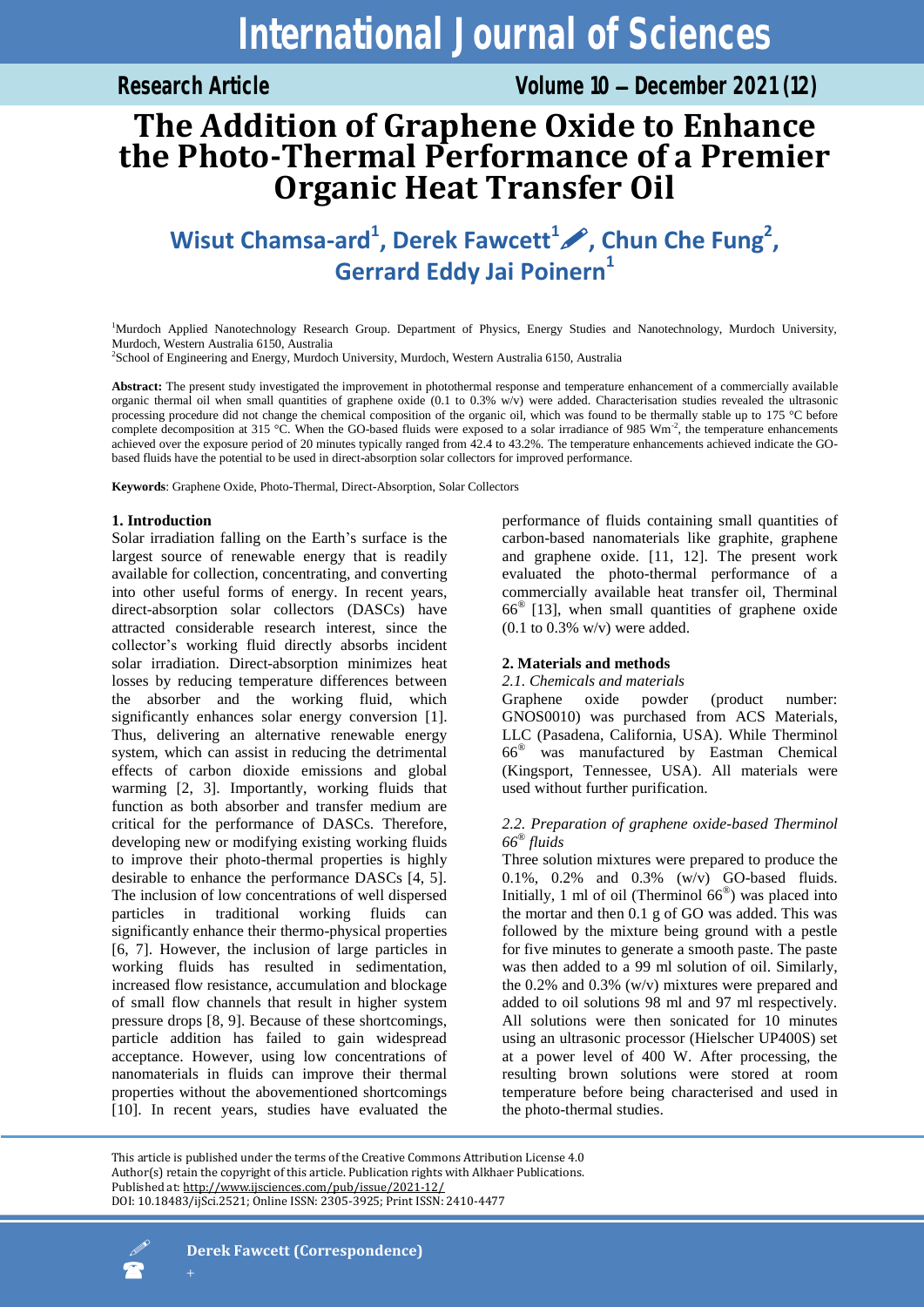#### *2.3. Characterization Techniques*

A JEOL JCM-6000, NeoScope<sup>TM</sup> scanning electron microscope was use to produced images determine particle size and shape of the supplied GO powders. While a Tecnai G2, FEI, (Electron Optics, USA) transmission electron microscope operating at 100 kV was used to study size and shape of individual GO flakes produced after processing. While atomic force microscopy was used to determine the threedimensional shape and thickness of individual GO flakes using a Park systems NX10 (Park System Corp., Suwon, Korea). Imaging was done in tapping mode using a standard probe (OMCL-AC160TS) with the scan rate set to 0.6 Hz. A UV-Visible spectrophotometer (Varian Cary 50 series version 3) was used to examine the absorbance of the fluids. Fourier transform infrared spectroscopy (FT-IR) studies examined the chemical composition of Therminol 66® during processing. A PerkinElmer FT-IR/NIR Spectrometer Frontier with Universal signal bounce Diamond ATR attachment was used to collect spectra over a scanning range from 400 to 4000 cm<sup>-1</sup> with a resolution step of  $1 \text{ cm}^{-1}$ . Thermo-gravimetric analysis (TGA) was carried out to determine the thermal stability of the GO-based fluids using a Perkin Elmer simultaneous thermal analyser STA 8000. Thermal stability was carried out in air with a flow rate of  $20$  ml  $min^{-1}$ . The temperature range started at 30 °C and increased to 1000 °C at a heating rate of 25  $^{\circ}$ C min<sup>-1</sup>.

#### *2.4. Photo-thermal and temperature enhancement measurements*

Photo-thermal response measurements were carried out in an in-house solar simulator. A Philips 13096 ELH (120V, 300W-G5D) bulb supplied the light. The simulator was adjusted and calibrated using a LI-200 R Pyranometer to generate an irradiance of 985 Wm-2 at 25 cm from the light source. The respective GObased fluid samples (25 g) were placed in a glass petri dish (100 mm OD & 20 mm in height) fitted with a glass cover. Masses were determined using a laboratory balance (Ohrus pioneer PA214C analytical balance). Temperature measurements were taken at 5, 10, 15 and 20 minutes. Measurements were taken using a Digitech QM-1600 meter (thermocouple inserted into the fluid), while thermal images were recorded using a hand held thermal camera (Fluke Ti 25). Measurements were carried out in triplicate, with the mean value being used. Room temperature remained at 25 °C during the measurement period.

#### **3. Results and discussions**

A representative SEM image of initial GO powder can be seen in Fig. 1(a). The powder is agglomerated and has large numbers of folding micrometre scale sheets that also show surface wrinkling. Fig. 1 (b) presents a TEM image of a well dispersed and transparent flake of GO produced after processing.

Fig. 1 (c) presents an AFM analysis of several flakes along the red scan line. Analysis of the scan gave a mean flake thickness of 5.45 nm, as seen in Fig 1 (d).



**Fig.1.** Characterisation studies of GO flakes (a) SEM of supplied GO powder, (b) TEM of a processed GO flake, (c) AFM scan of several GO flakes and (d) flake thickness analysis.

The influence of ultrasonic processing on Therminol 66® was investigated, since the oil changed from pale yellow to a darker shade of yellow after 10 minutes, as seen in Fig. 2 (a). UV-Visible spectroscopy revealed the yellowing of the oil caused the absorption edge to move to the right by 11 nm at a wavelength of 380 nm. A similar result was also reported by Grirate *et al*. while investigating aged Therminol 66® at elevated temperatures [14]. Since colour changes can indicate decomposition or oxidation, FTIR analysis was undertaken to assess the oils stability after ultrasonic processing. The resulting spectra showed no oxidation, since there were no hydroxyl or carbonyl bands present. The before and after spectra, when overlayed are a perfect match and only show the oils chemical composition as seen in Fig. 2 (b). FTIR analysis also showed the addition of GO did not change the chemical composition of the oil as seen in Fig. 2 (c). Also, increasing GO content darkened and reduced the transmission of light. For instance, at  $700 \text{ cm}^{-1}$ , the light transmission of pure oil was 72%, but for the 0.3% GO-based fluid it was reduced to 54%. While the photo-thermal response results revealed the addition of small amounts of GO can have a significant influence on the degree of response as seen in Fig. 3 (a). This equated to significant temperature enhancements (Fig. 3 (d)), with the highest being 43.2% for the 0.2% GO-based fluid.